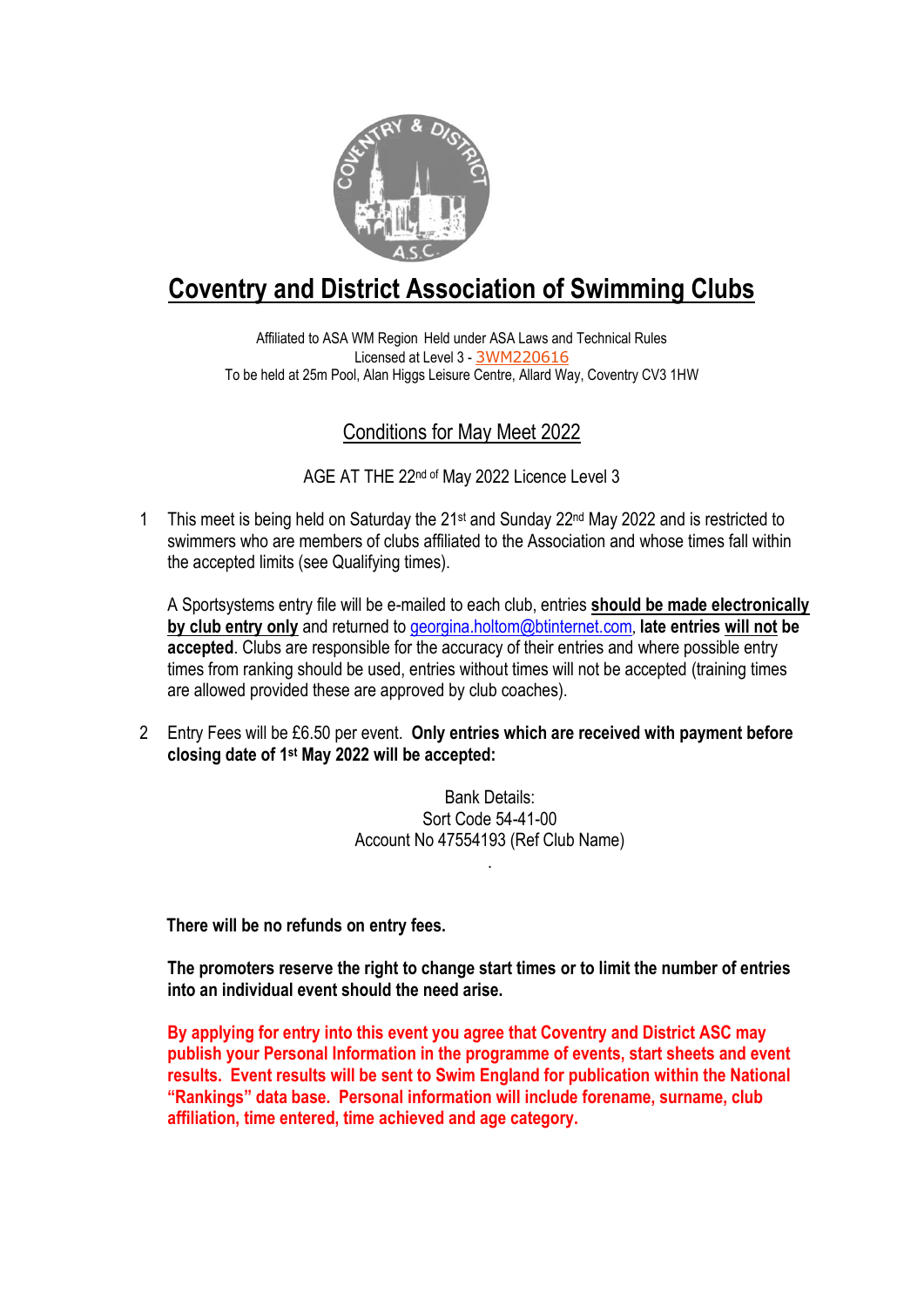3 Each club is responsible for providing the following officials for each session. It is the responsibility of each club to collate their list of officials and submit this information to Sally Stowe - [sallystow@btinternet.com](mailto:sallystow@btinternet.com) at least two weeks prior to the event.

> 1 Judge (minimum ASA qualification J1) 2 Timekeepers (minimum qualification ASA timekeeper) ASA number must be provided.

#### **At least two poolside helpers per session is required from each club and names and email addresses should be sent to Calie Smith – [calie.smith@ntlworld.com](mailto:calie.smith@ntlworld.com) Covid Lead for this Event – Joanne Deakins**

(Without the correct number of Officials and helpers per session we will be unable to run this event)

4 Clubs must ensure that if their swimmers are using the starting block that they have reached the competitive start award standard.

Overhead starts will be used and side by side starts for backstroke may be used at referee's discretion.

- 5 Each club is responsible for the safety of their swimmers during the warm-up.
- 6 Only Officials and Current Competitors will be allowed behind the blocks whilst swimming is taking place.
- 7 All events will be Heat Declared Winner

#### **Age Groups for entries**:

| Girls/Boys | 9/10/11/12/13/14ov | 50m, 100m, and 200m each stroke |
|------------|--------------------|---------------------------------|
|            |                    | 100m & 200m IM                  |
| Girls/Boys | 11/Over            | 400m Free                       |

#### **Medals will be awarded as Follows**:

| 50m, 100m, 200m Events | 9/10/11/12/13/14ov                                |
|------------------------|---------------------------------------------------|
|                        | (First 8 Places in each Age Group)                |
| 400 Free               | 11/12/13/14 ov (First 8 Places in each Age Group) |

Medals will only be given to the swimmers themselves or an appointed member of their club and this should be done during the Session in which they have been won to avoid queues forming at the end of the meet.

8 To prevent empty lanes, it is essential that any swimmer who has entered but is unable to compete on the day withdraws. These withdrawals can be made either by e-mailing. [withdraw@canddswimming.org.uk](mailto:withdraw@canddswimming.org.uk)

Or on the day of meet at least one hour before the start of the Session in which the event is to take place.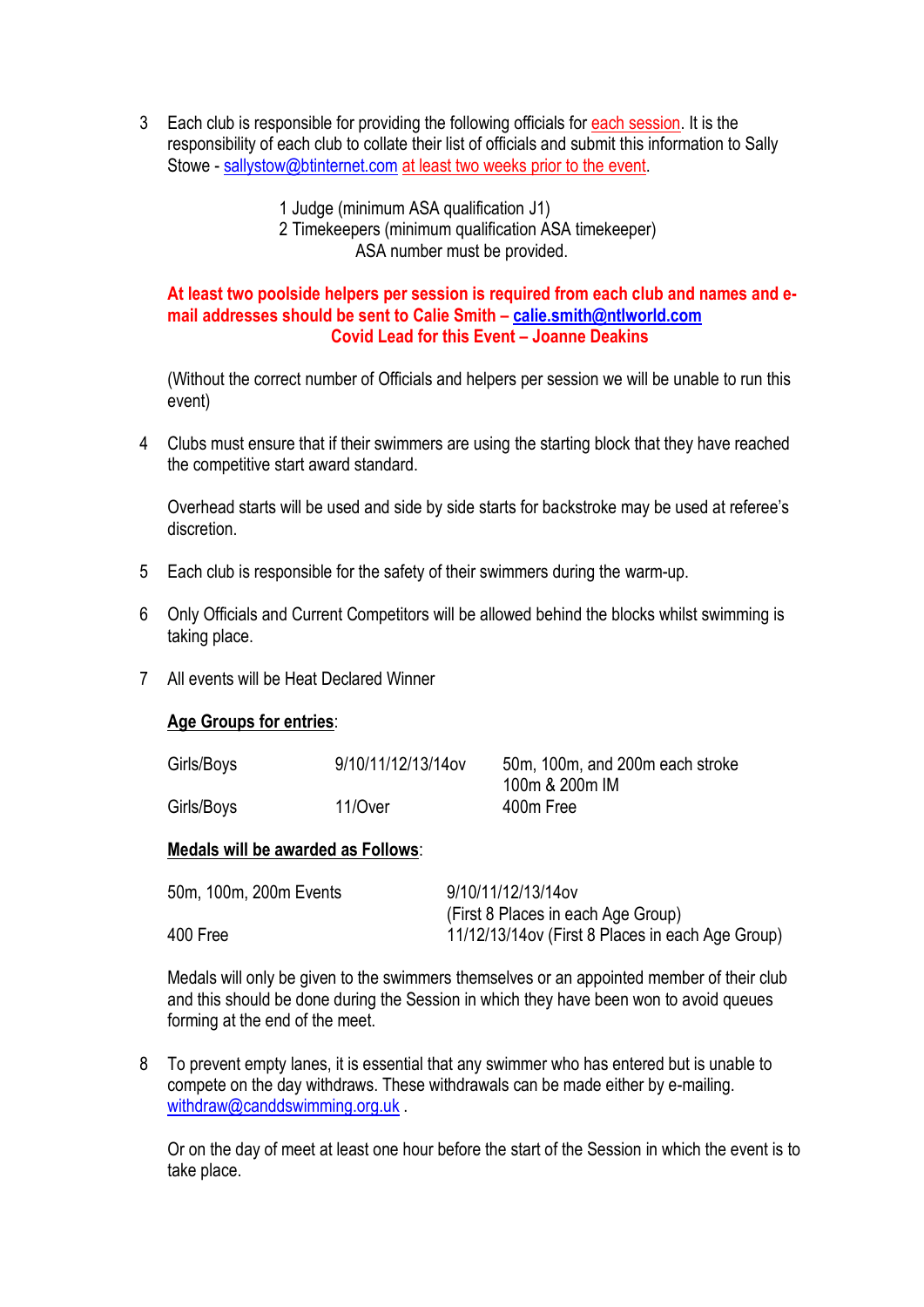- 9 Clubs must abide by the promoter's conditions.
- 10 Poolside Passes will cost £20 each for two days and this will include a lunchtime meal, programme of events and starts Lists for each session. Details of coaches/team managers must be provided with the appropriate DBS Nos (attached form must be completed clubs only).
- **11 For safety reasons swimmers should not leave the pool deck area without suitable footwear**.
- **12 Camping chairs (any type including the fold up ones) will not be allowed. Competitors will be told to remove them if necessary**.
- **13 Only food purchased from the centre may be consumed inside the building, if spectators wish to bring their own then this must be eaten outside (this rule does not apply to competitors)**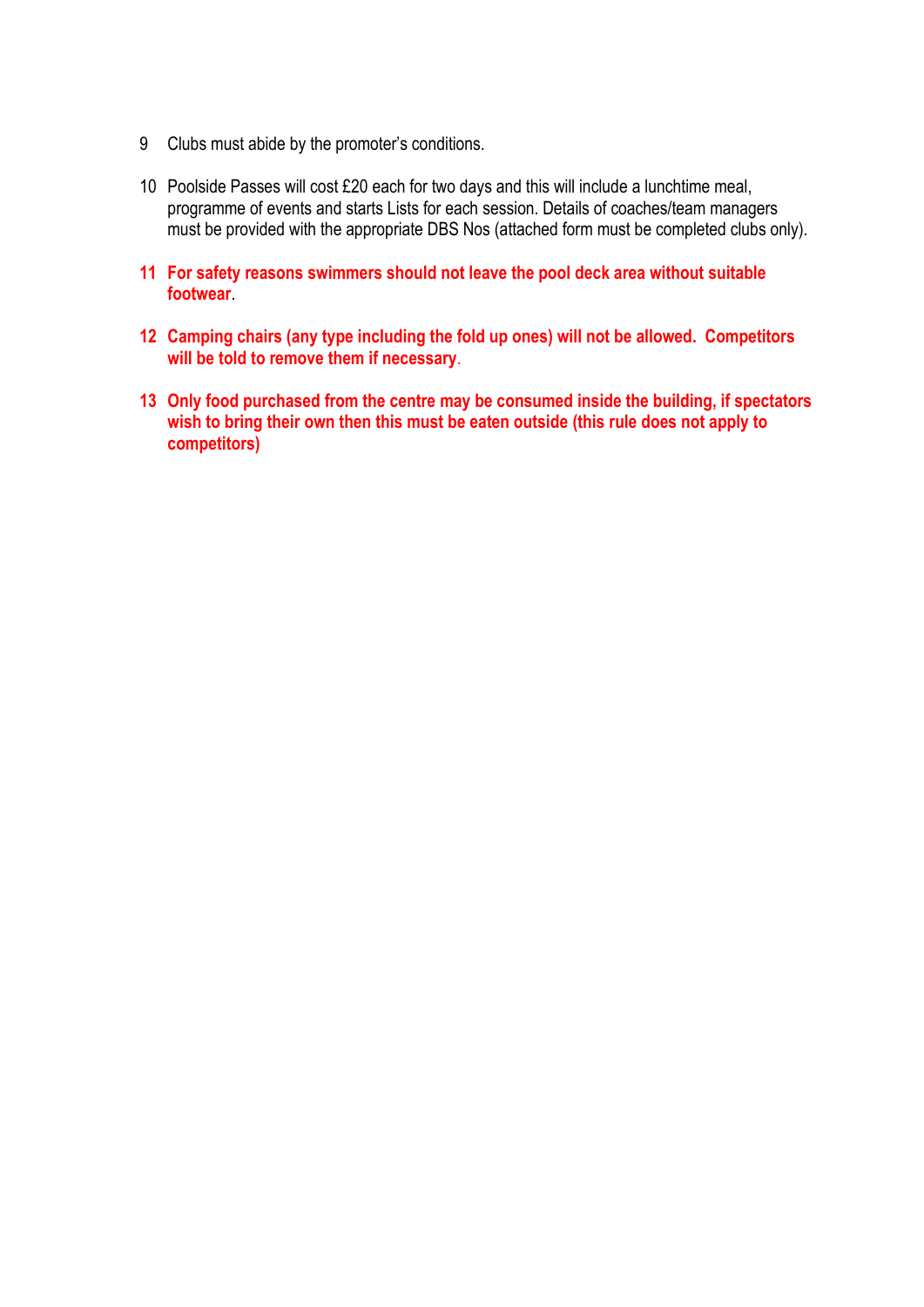### **COVENTRY & DISTRICT ASSOCIATION OF SWIMMING CLUBS Meet 2022 - Schedule of Events**

| Saturday 21 <sup>st</sup> May 2022 - 9.00am Start |                                  | Saturday 21st May 2022 - TBA           |                                   |  |
|---------------------------------------------------|----------------------------------|----------------------------------------|-----------------------------------|--|
| Event                                             | <b>Session One</b>               | Event                                  | Session Two                       |  |
| 101                                               | Girls 11yrs/Over 400m Freestyle  | 201                                    | Boys 11yrs/Over 400m Freestyle    |  |
| 102                                               | Boys 9yrs/Over 50m Backstroke    | 202                                    | Girls 9yrs/Over 100m Butterfly    |  |
| 103                                               | Girls 9yrs/Over 50m Backstroke   | 203                                    | Boys 9yrs/Over 100m Butterfly     |  |
| 104                                               | Boys 9yrs/Over 200m Butterfly    | 204                                    | Girls 9yrs/Over 200m Breaststroke |  |
| 105                                               | Girls 9yrs/Over 200m Butterfly   | 205                                    | Boys 9yrs/Over 200m Breaststroke  |  |
| 106                                               | Boys 9yrs/Over 100m IM           | 206                                    | Girls 9yrs/Over 50m Freestyle     |  |
| 107                                               | Girls 9yrs/Over 100m IM          | 207                                    | Boys 9yrs/Over 50m Freestyle      |  |
| 108                                               | Boys 9yrs/Over 100m Breaststroke | 208                                    | Girls 9yrs/Over 100m Breaststroke |  |
| 109                                               | Girls 9yrs/Over 200m Backstroke  | 209                                    | Boys 9yrs/Over 200m Backstroke    |  |
|                                                   |                                  |                                        |                                   |  |
| Sunday 22 <sup>nd</sup> May 2022 - 9.00 am Start  |                                  | Sunday 22 <sup>nd</sup> May 2022 - TBA |                                   |  |
|                                                   | <b>Session Three</b>             |                                        | <b>Session Four</b>               |  |
| 301                                               | Boys 9yrs/Over 200m IM           | 401                                    | Girls 9yrs/Over 200m IM           |  |
| 302                                               | Girls 9yrs/Over 200m Free        | 402                                    | Boys 9yrs/Over 200m Free          |  |
| 303                                               | Boys 9yrs/Over 50m Butterfly     | 403                                    | Girls 9yrs/Over 50m Breastroke    |  |
| 304                                               | Girls 9yrs/Over 50m Butterfly    | 404                                    | Boys 9yrs/Over 50m Breastroke     |  |
| 305                                               | Boys 9yrs/Over 100m Backstroke   | 405                                    | Girls 9yrs/Over 100m Freestyle    |  |
| 306                                               | Girls 9yrs/Over 100m Backstroke  | 406                                    | Boys 9yrs/Over 100m Freestyle     |  |

## **QUALIFYING TIMES**

**Qualifying times are Short Course and should be No Faster than times Shown in the Table Below**

|              |         | Boys    |          |  | Girls    |         |         |
|--------------|---------|---------|----------|--|----------|---------|---------|
|              |         |         |          |  |          |         |         |
| <b>Event</b> | 9/10    | 11/13   | 14/0V    |  | 9/10     | 11/13   | 14/0V   |
| 50m Free     | 31.8    | 27.6    | 25.4     |  | 32.2     | 28.6    | 27.7    |
| 100m Free    | 1.10.5  | 58.22   | 56.1     |  | 1.11.70  | 1.01.5  | 59.5    |
| 200m Free    | 2.32.0  | 2.08.5  | 2.03.0   |  | 2.32.0   | 2.12.7  | 2.09.5  |
| 400m Free    | N/A     | 4.30.0  | 4.16.0   |  | N/A      | 4.36.6  | 4.29.0  |
| 800m Free    | N/A     | 10.45.0 | 10.13.00 |  | N/A      | 11.00.0 | 10.21   |
| 1500m Free   | N/A     | 20.38.5 | 19.26.0  |  | N/A      | 22.30.0 | 20.50   |
| 50m Breast   | 42.02   | 34.6    | 32.18    |  | 42.02    | 36.08   | 35.25   |
| 100m Breast  | 1.32.5  | 1.15.1  | 1.10.30  |  | 1.33.2   | 1.18.7  | 1.15.2  |
| 200m Breast  | 3.18.3  | 2.42.60 | 2.31.7   |  | 3.18.3   | 2.47.0  | 2.42.2  |
| 50m Fly      | 35.7    | 30.03   | 27.75    |  | 35.7     | 31.26   | 30.13   |
| 100m Fly     | 1.22.60 | 1.06.10 | 1.02.00  |  | 1.22.20  | 1.08.9  | 1.06.7  |
| 200m Fly     | 3.03.00 | 2.26.00 | 2.14.30  |  | 3.02.00  | 2.30.0  | 2.24.2  |
| 50m Back     | 36.9    | 31.16   | 29.11    |  | 36.79    | 32.39   | 31.46   |
| 100m Back    | 1.21.2  | 1.06.7  | 1.00.9   |  | 1.21.0   | 1.08.8  | 1.06.70 |
| 200m Back    | 2.50.10 | 2.21.5  | 2.13.30  |  | 2.51.2   | 2.27.00 | 2.22.30 |
| 100m IM      | 1.22.5  | 1.08.00 | 1.05.00  |  | .1.22.50 | 1.10.50 | 1.07.00 |
| 200m IM      | 2.54.3  | 2.26.2  | 2.16.4   |  | 2.53.5   | 2.30.3  | 2.26.0  |